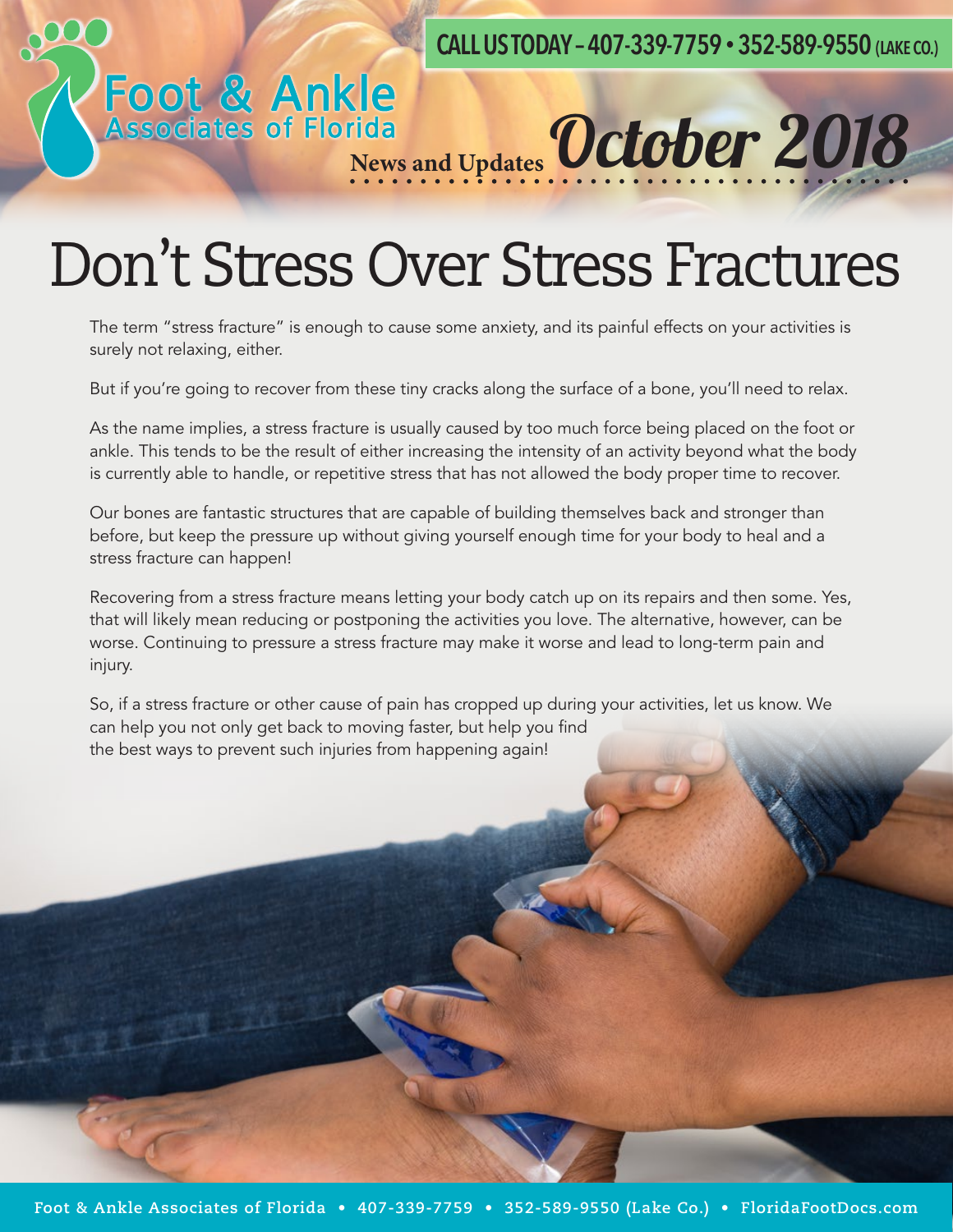## Making a Safer Home for Feet

Home is where the heart is; and it's where many of the people you love reside, as well!

If you are caring for an older individual or someone who might have problems with balance and stability, you want their home to be one that reduces risks of falls and injury. Even if someone feels confident where they live, the home remains where most accidental falls occur.

There are some easy steps you can take to help lower the risks of such an accident happening in the home. It's all about having a watchful eye:

- Eliminate obstacles. Cluttered hallways and corners should always be kept clear of obstacles, especially anywhere on or near staircases.
- **Provide handrails and bars.** Staircases and bathrooms are a must for these simple but saving devices. Make sure they are securely installed, and ask for the help of an experienced contractor if you doubt your confidence in installing them yourself.
- Fix potential hazards. Sometimes, parts of the home itself can be in enough disrepair to increase the risk of a fall. This can include loose carpeting (and don't forget that rugs may also cause problems), uneven floor boards, and other fixtures that can become obstructions.
- Increase visibility. Well-lit areas are less likely to be the scenes of accidents. Install brighter bulbs where needed and add night lights in areas that may receive traffic at night (such as in bathrooms, and between bathrooms and bedrooms).

Further precautions you can take may depend on the specific needs and conditions of those in your home. If you have any questions or concerns regarding the roles of foot problems and stability in keeping your loved one's safe, never hesitate to bring them up with us.

# Mark Your Calendars

| October 1  | National Hair Day – Are you washing yours too much? See our article!          |
|------------|-------------------------------------------------------------------------------|
| October 5  | National Do Something Nice Day - Make the world a bit kinder.                 |
| October 10 | National Bring Your Teddy Bear to Work/School Day -<br>You know you have one. |
| October 12 | National Farmer's Day - From their hard work to your plate.                   |
| October 17 | National Mulligan Day - Give yourself a second chance.                        |
| October 23 | National TV Talk Show Host Day - aka Johnny Carson's birthday.                |
| October 26 | National Pumpkin Day - Check out our recipe this month!                       |
| October 29 | National Cat Day - Will a black one cross your path?                          |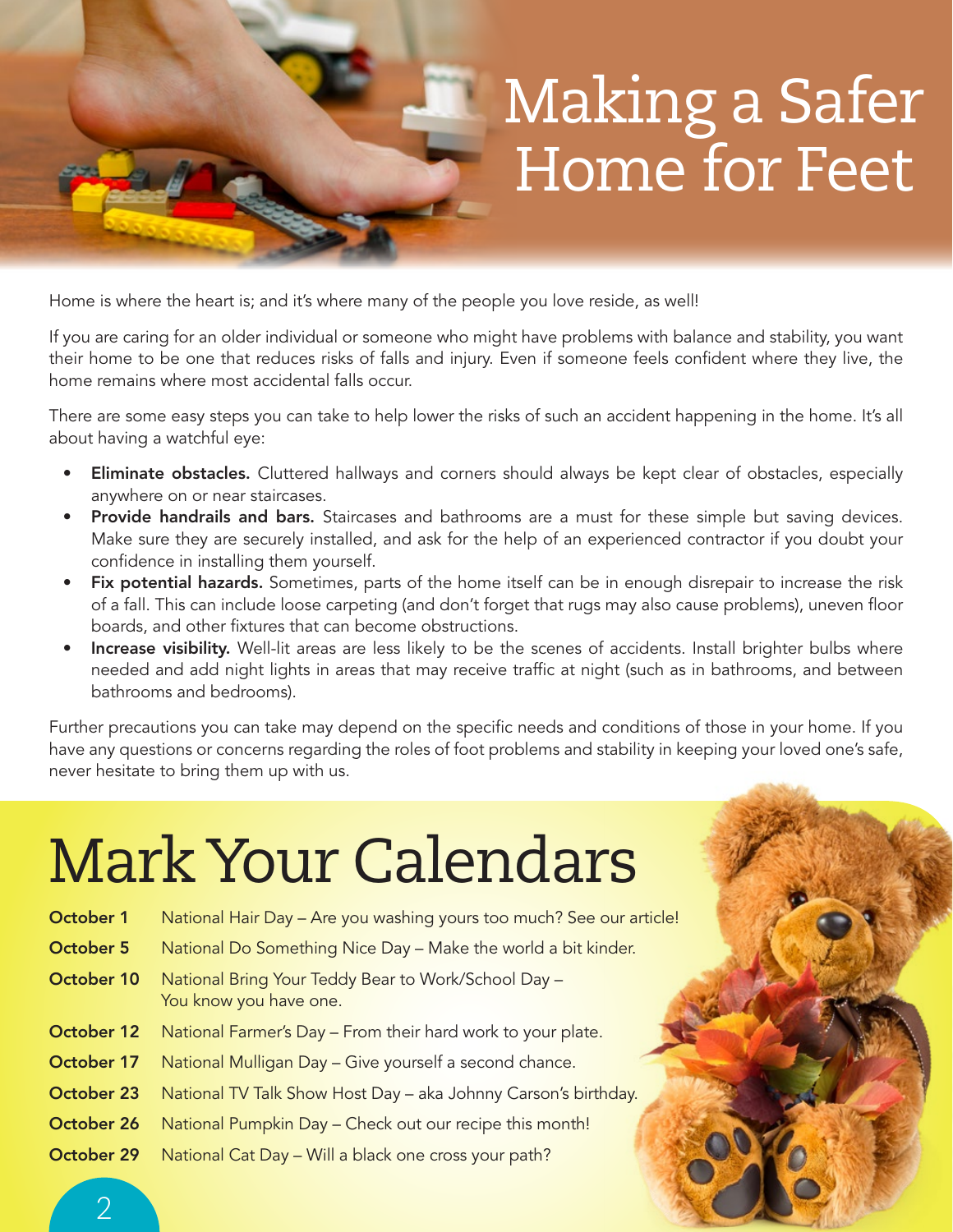# How Often Should You Wash Your Hair?

You might have grown up with the expectation that you should wash your hair each and every day. Or maybe you just like the feel of lathering up with your head beneath a cascading shower head. Those "rain" style ones are really nice.

But is it truly best to shampoo yourself up every day? That can vary depending on your hair.

According to Cleveland Clinic dermatologist Shilpi Khetarpal, our scalps naturally produce oil, which keeps our hair healthy and moisturized. If your glands don't produce as much oil, washing it out too often can lead to dry, dull, brittle hair.

Younger people tend to produce the most oil, so they tend to be better suited toward more frequent hair washing. As we become older, however, our oil production tends to drop. Women following menopause tend to notice this first, but men eventually find this to be the case, too.

Sheer volume and length of hair can also play a factor, too. The longer your hair, the more your oil is tasked with covering. The tips of hair tend to suffer first, and should be the target of conditioning (as opposed to your roots).

The best timetable for washing your hair will differ from person to person, but signs you are washing too much include the aforementioned dry, brittle hair as well as a dry and itchy scalp.

And if you exercise a lot? That actually shouldn't change your hair washing much, according to Dr. Khetarpal. You don't always have to wash your hair after a workout.





## Squash Soup in Pumpkin Bowls

If you're in the mood for your pumpkins to hold more than candles or candy, try this recipe on for size.

#### Bowl Ingredients

- 4 small baking pumpkins, acorn squash, or sweet dumpling squash
- 2 tsp. sugar
- Kosher salt

#### Soup Ingredients

- 3 tbsp. unsalted butter
- Half a small onion, chopped
- Kosher salt
- 2 sprigs of thyme
- 1 medium butternut squash (about 2 lbs.) peeled and cut into 1-inch pieces
- 1 tsp. sugar
- Optional: 3 tbsp. heavy cream

#### Bowl Instructions

- Preheat oven to 400 degrees F.
- Cut a large circle around the stem of each gourd with a paring knife. Remove lid and scoop out.
- Sprinkle the inside of each with 1/2 tsp. each of sugar and salt.
- Place the pumpkins and lids on a baking sheet and roast 20-35 minutes, until tender.

#### Soup Instructions

- Melt butter in a large saucepan over low heat.
- Add onion and 1 tsp. salt.
- Strip thyme leaves into the pot.
- Increase heat to medium and cook about 5 minutes, stirring until onion is soft.
- Add squash and sugar.
- Cook, stirring, for 3-4 minutes, until glazed.
- Add 5 cups of water and bring to a boil.
- Reduce heat to low and simmer, uncovered, for 15-20 minutes, until squash is tender.
- Transfer soup to a blender in batches. Keep lid cracked to let steam escape and purée until smooth.
- Return to saucepan and stir in heavy cream, if desired. Season with salt and pepper, and add toppings such as croutons, paprika, chili powder, ham, or bacon as desired.